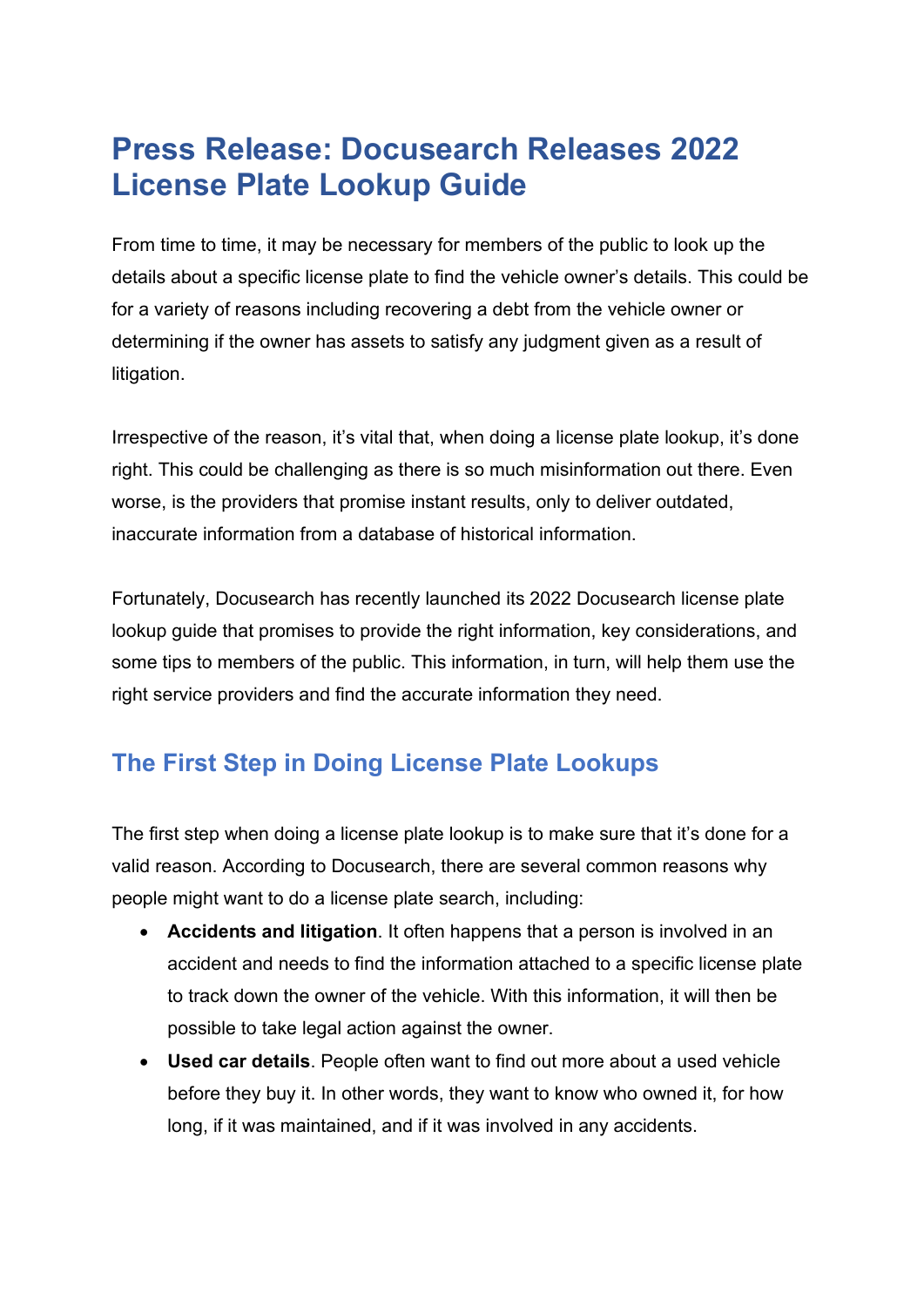• **Personal reasons**. In other cases, personal reasons are the motive for people wanting to use a license plate lookup to learn more about the owner of a vehicle. This could be harmless but, in many cases, could be for nefarious reasons.

These are just some reasons why people would want to use license plate lookups and there could be others. It's important to note that the reason for the search will, ultimately, impact its legality. Basically, if the reason isn't one of the exceptions listed in the Federal Driver's Privacy Protection Act, the search would not be legal.

## **Finding the Right Service Provider**

Once it's been established that a valid reason exists for doing a license plate lookup, the next step is finding the right service provider. Unfortunately, this could be a challenge. This is simply because there are so many providers out there that promise free and instant results.

There are two problems with this. The first is that there's no such thing as free license plate lookups. According to Docusearch, sites that advertise free license plate searches lure members of the public in by making it seem like they'll get the information for free.

In actual fact, the results are behind a paywall. In most if not all cases, it would then be necessary to subscribe to a subscription service to get the information. And, according to Docusearch, these subscriptions are often difficult to cancel which leads to customers paying for months for a subscription they don't need.

Moreover, considering that there are so many of these providers, the immediate question is how they're able to provide this information legally. This is where the second problem comes in.

According to Docusearch, the information these subscription services sell does not fall under the Federal Driver's Privacy Protection Act. But why is this? When a State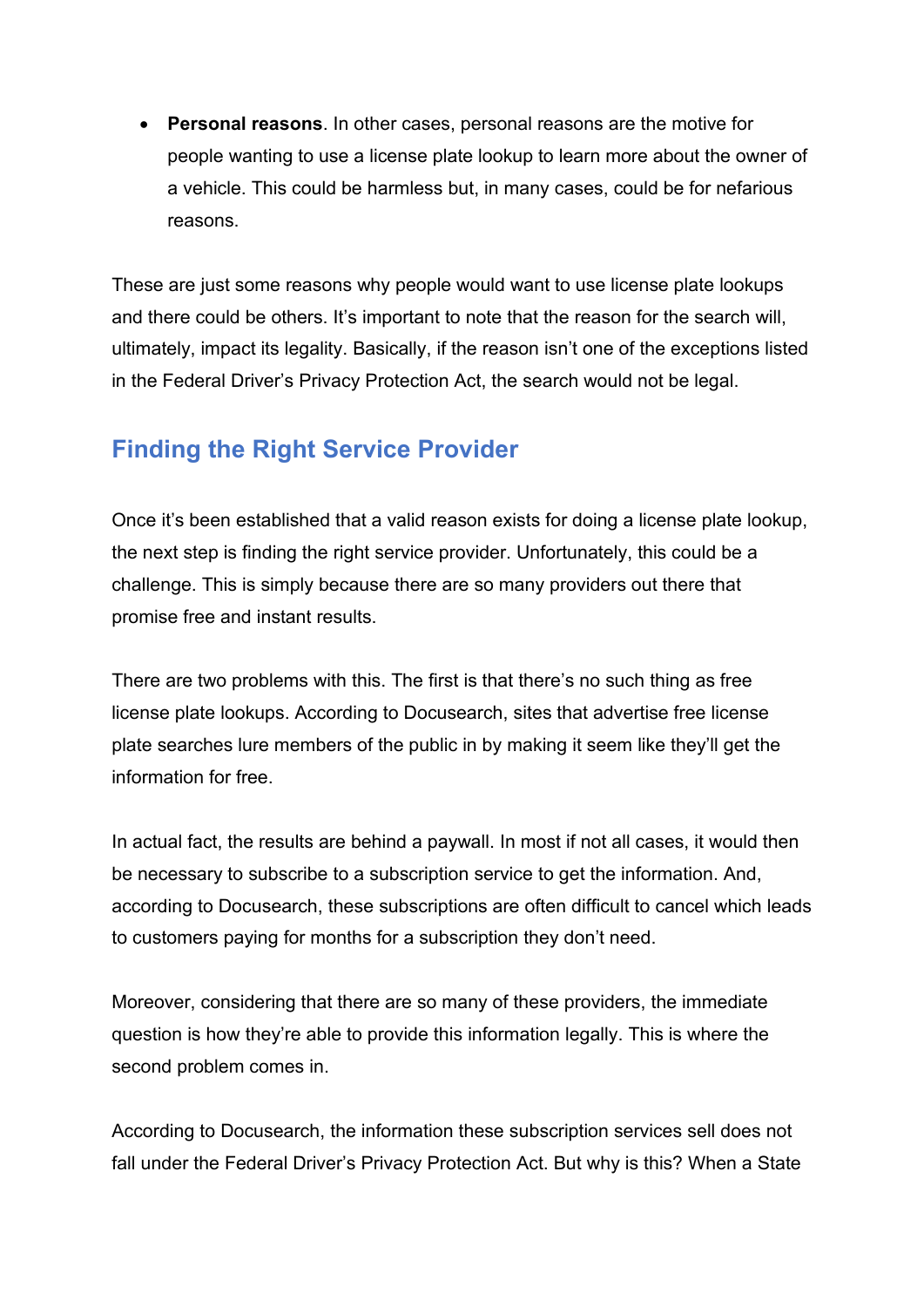DMV considers its vehicle records outdated, it will sell this information. Data aggregators or information brokers then buy this data and store it in their databases. This historical data is then not covered by the Act.

These data aggregators and information brokers then sell the information they gather to unsuspecting members of the public. The result is that customers who buy this information by paying the subscription get information that's inaccurate, outdated, and not worth much. The problem is also that the subscription services don't advertise that they sell outdated information.

As a result, Docusearch advises that it's best to avoid these subscription services as far as possible.

## **The Solution**

According to Docusearch, the best way to do this is to use a licensed investigator to do the license plate search. Apart from knowing what the legal requirements for a license plate lookup are, licensed investigators also provide the most updated and accurate information about the owner of a specific vehicle.

Considering this, the benefits of using a licensed investigator like Docusearch for doing a license plate lookup are:

- **The most accurate updated results**. Docusearch has access to all 38 DMVs that allow access to vehicle registration information. This means that it can provide the most up-to-date and accurate information relating to a specific license plate.
- **Although not free, it's still affordable pricing**. Another benefit of using a licensed private investigator for doing a license plate lookup is pricing. Although it's not free as promised by other unscrupulous providers, it's still reasonable. Docusearch's pricing starts at \$39 for the most accurate license plate information. Also, this is a one-time fee with no recurring payments. It is thus more expensive than subscription services, but it's important to consider